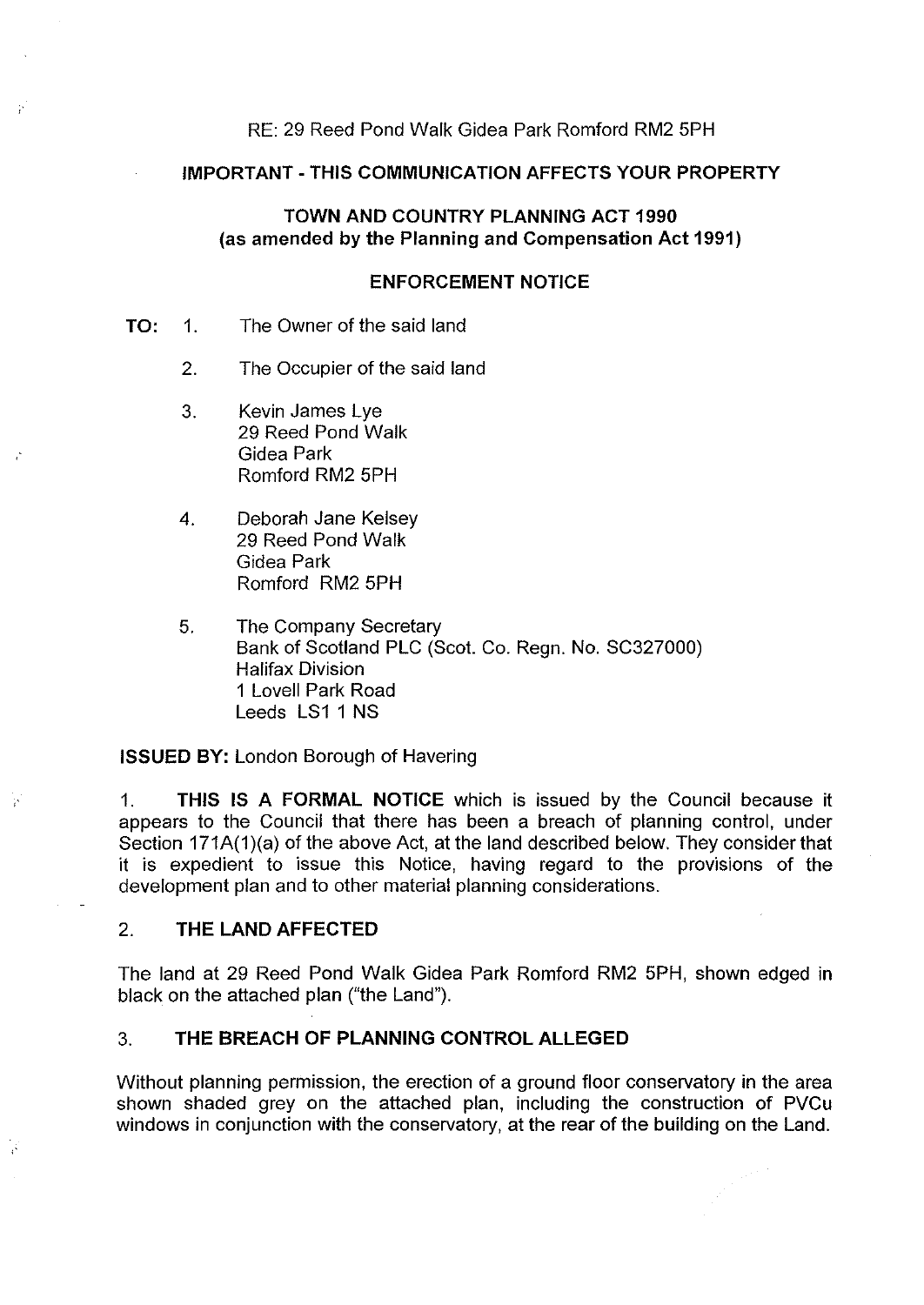# 4. **REASONS FOR ISSUING THIS NOTICE**

It appears to the Council that the above breach of planning control has occurred within the last four years.

The ground floor conservatory on the Land was substantially completed less than four years ago.

The conservatory is a large and visually intrusive element in the rear garden on the Land. By reason of its depth, height, materials and design the conservatory is considered to relate poorly to the existing dwelling, a 1911 Exhibition House, and to be a large and visually intrusive element in the rear garden on the Land, which has an adverse impact on the character and appearance of the Gidea Park Conservation Area.

In order to maintain the particular character of the Gidea Park Conservation Area, extensions to the rear of existing properties should not normally exceed 3 metres. However, for 1911 properties such as the one to which the conservatory is attached, where design conditions take precedence, rear extensions may need to be smaller. The rear conservatory is 3.5 metres deep and 3.7 metres in height, in close proximity to the boundary with No. 31 Reed Pond Walk. The height and design of the conservatory, particularly the use of PVCU windows, is not compatible with the design and proportions of the original property. The conservatory therefore results in an excessively bulky addition to the original dwelling and has an unacceptable impact on the character and appearance of the Conservation Area.

The Council do not consider that planning permission should be given, because planning conditions could not overcome these problems.

In making its decision to issue this Notice the Council considered that the unauthorised development is contrary to the following policies of the Local Development Framework: policies DC61, DC68, CP18. PPG15 is also relevant.

# 5. **WHAT YOU ARE REQUIRED TO DO**

(i) Remove the ground floor conservatory, shown shaded grey on the attached plan, from the Land.

Time for compliance: 6 months from the effective date of this notice.

(ii) Remove from the Land all plastic PVCU frames and ridge details used in conjunction with the building of the windows of the conservatory shown shaded grey on the attached plan.

Time for compliance: 6 months from the effective date of this notice.

(ii) Remove all building rubble and rubbish from the Land resulting from compliance with (i) and (ii) above.

Time for compliance: 6 months from the effective date of this notice.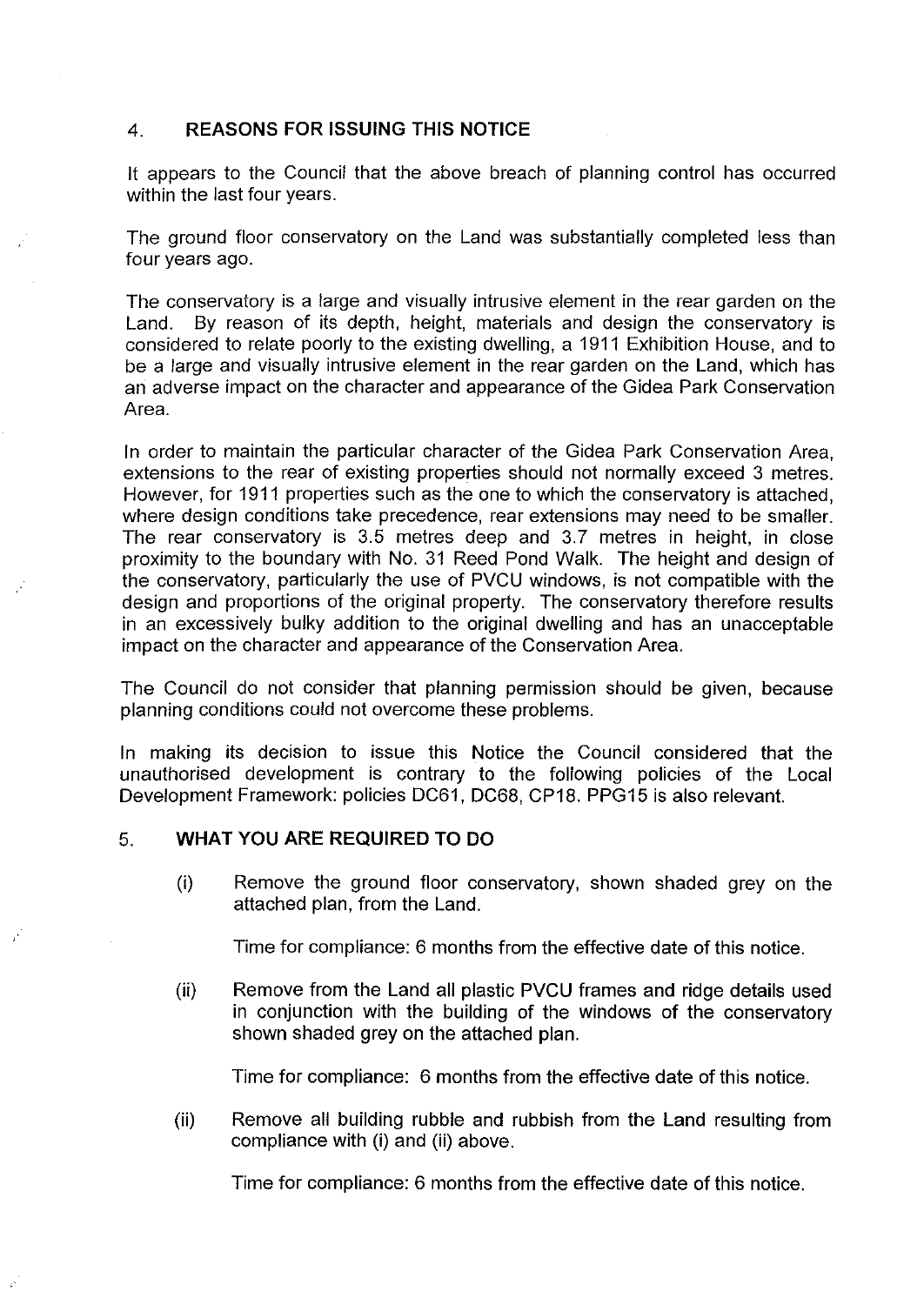# 6. **WHEN THIS NOTICE TAKES EFFECT**

This Notice takes effect on 8 April 2010, unless an appeal is made against it beforehand.

Dated: 25 February 2010

Signed:

raly **Authorised Officer** 

on behalf of London Borough of Havering Town Hall Main Road Romford RM1 3BD **YOUR RIGHT OF APPEAL** 

You can appeal against this Enforcement Notice to the Secretary of State by 8 April 2010. Further details are given in the attached explanatory note.

### **WHAT HAPPENS IF YOU DO NOT APPEAL**

If you do not appeal against this Enforcement Notice, it will take effect on 8 April 2010 and you must then ensure that the required steps for complying with it, for which you may be held responsible, are taken within the period specified in the Notice.

**FAILURE TO COMPLY WITH AN ENFORCEMENT NOTICE WHICH HAS TAKEN EFFECT CAN RESULT IN PROSECUTION AND/OR REMEDIAL ACTION BY THE COUNCIL.**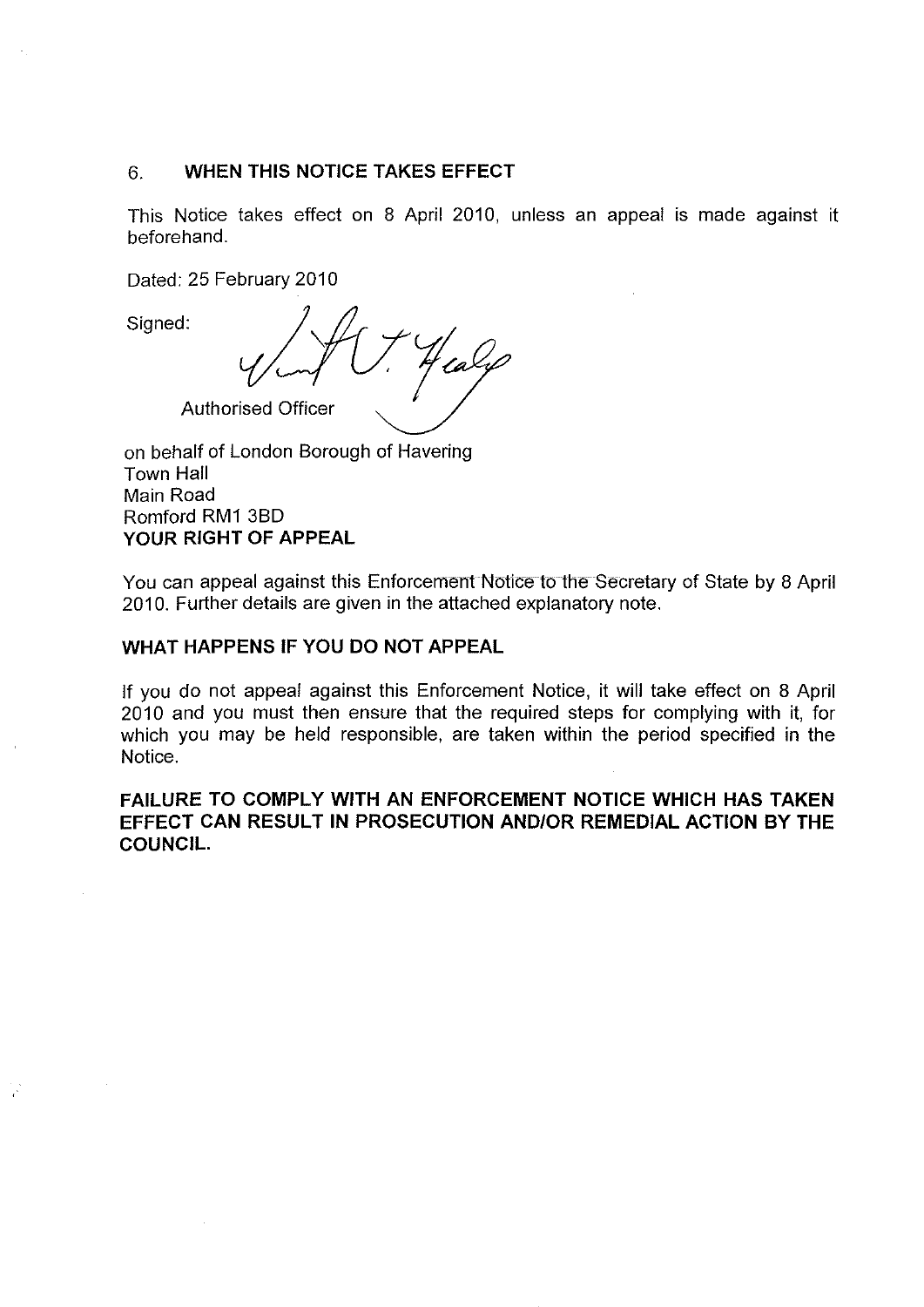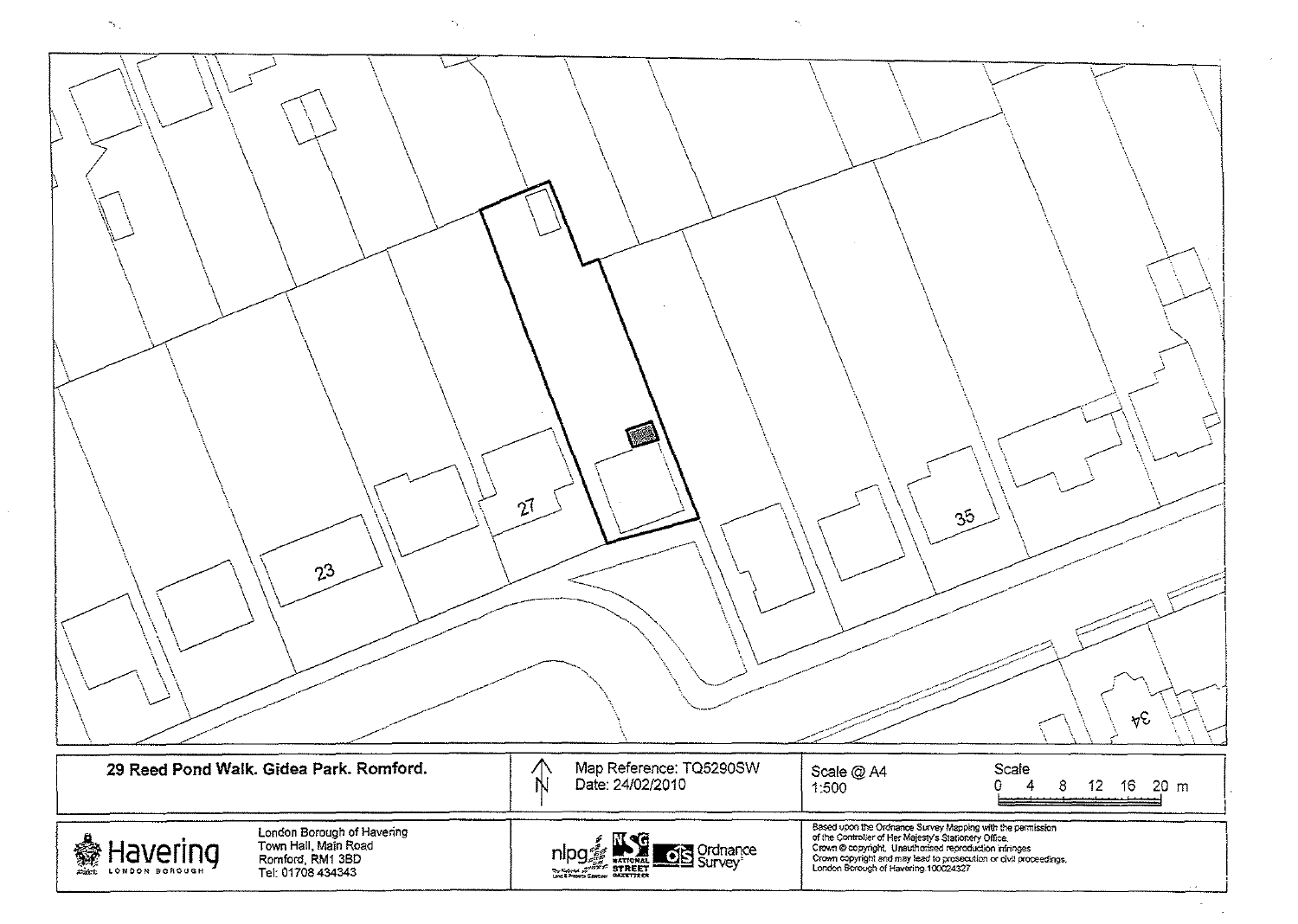#### **EXPLANATORY NOTES**

#### **STATUTORY PROVISIONS**

A summary of Sections 171A, 1718 and 172 to 177 of the Town and Country Planning Act 1990 (as amended) is enclosed with this Notice.

# **YOUR RIGHT OF APPEAL**

You can appeal against this Notice, but any appeal must be in writing and received, or posted (with the postage paid and properly addressed) in time to be received in the ordinary course of the post, by the Secretary of State before 8 April 2010.

If you intend to appeal against this Notice you should follow the instructions given on the information sheet from the Planning Inspectorate which accompanies this Notice.

## **GROUNDS OF APPEAL**

The grounds of appeal are set out in Section 174 of the Town and Country Planning Act 1990 (as amended). You may appeal on one or more of the following grounds:-

- (a) that, in respect of any breach of planning control which may be constituted by the matters stated in the Notice, planning permission ought to be granted, or as the case may be, the condition or limitation concerned ought to be discharged;
- $(b)$  that those matters have not occurred;
	- (c) that those matters (if they occurred) do not constitute a breach of planning control;
	- (d) that, at the date when the notice was issued, no enforcement action could be taken in respect of any breach of planning control which may be constituted by those matters;
	- (e) that copies of the Enforcement Notice were not served as required by section 172;
	- $(f)$  that steps required by the notice to be taken, or the activities required by the notice to cease, exceed what is necessary to remedy any breach of planning control which may be constituted by those matters or, as the case may be, to remedy any injury to amenity which has been caused by any such breach;
	- (g) that any period specified in the notice in accordance with section 173(9) falls short of what should reasonably be allowed.